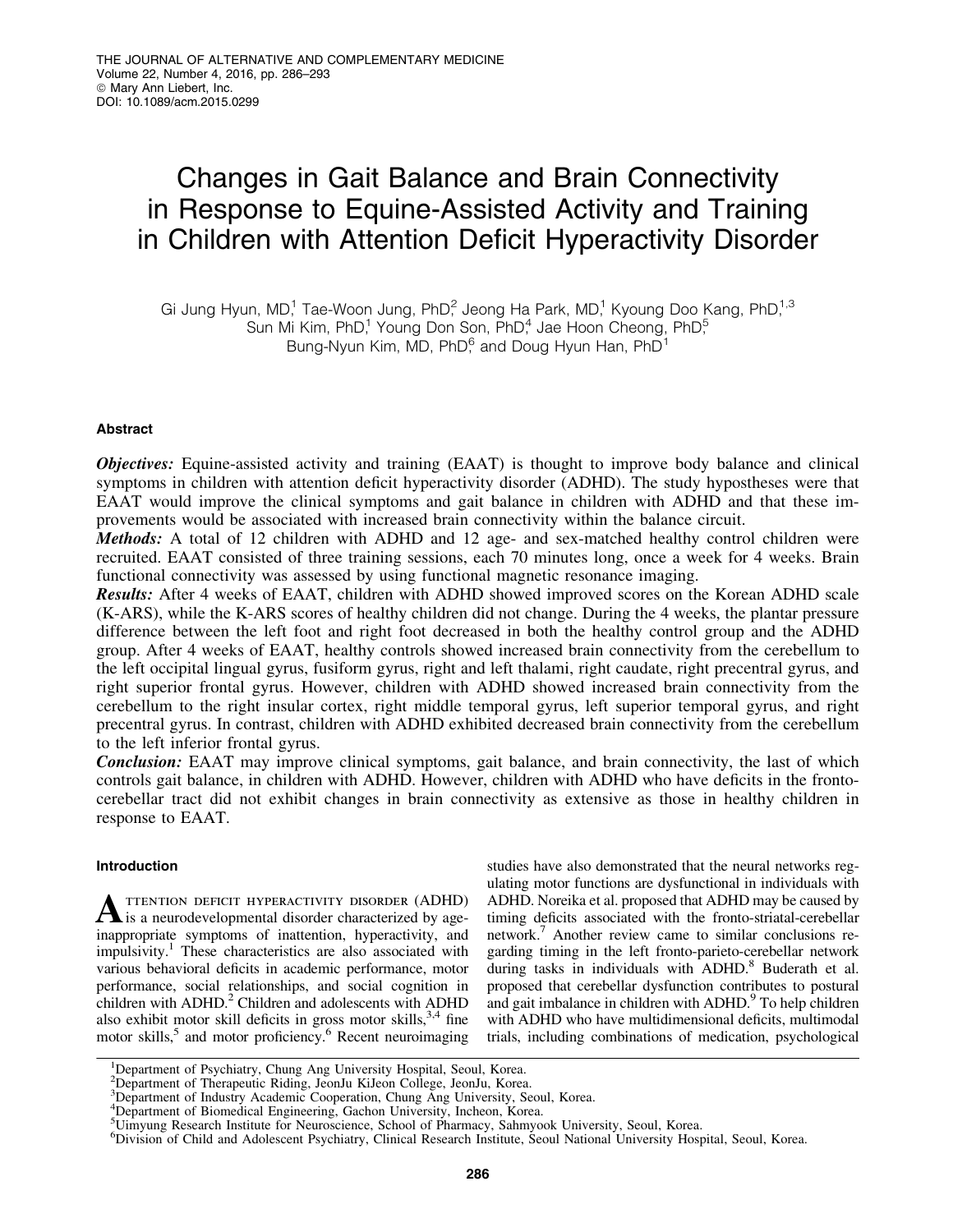intervention, behavioral modification, art therapy, and sports therapy, have been used to produce enhanced effects.<sup>10</sup>

Hippotherapy, a type of equine-assisted activity and therapy (EAAT), has been used to treat children or adults with neuromusculoskeletal or mental dysfunction. The American Hippotherapy Association was formed in 1992 and offers integrated therapy programs for physical therapists, physical therapist assistants, occupational therapists, occupational therapist assistants, and speech-language pathologists. Therapists use the repetitive, rhythmic movements of a horse and the handling and verbal cues to provide precisely graded motor and sensory input with the purpose of improving physical, occupational, and speech functions.

This therapy is thought to increase muscle strength, improve balance and body posture, and increase social and executive function in individuals with cerebral palsy or autism.<sup>11,12</sup> Patients with autism have shown improvement in physical, emotional, and social functions after 9 weeks of equine-assisted activities.13 In addition, EAAT has also been an effective treatment for other psychiatric disabilities, including intellectual disabilities, $14$  anxiety and posttraumatic stress disorder,  $15$ and language learning disabilities.<sup>16</sup> In addition, EAAT is effective in the sensorimotor,<sup>17</sup> neuromotor,<sup>18</sup> psychological,<sup>19</sup> and social domains.20 Because horses provide unique neuromuscular stimulation in a rhythmic motion, this treatment promotes strength, balance, coordination, and flexibility by motor learning and sensory integration.<sup>17</sup> As a result of these effects, EAAT has been proposed as an alternative therapy for many other psychiatric diseases, including  $ADHD<sub>1</sub><sup>21</sup>$  autism,<sup>22</sup> and schizophrenia.<sup>23</sup> In the context of ADHD, EAAT is expected to improve motor proficiency, physical activity, and postural balance by stimulating the sensorimotor domain.

The current study compared the effects of EAAT in children with ADHD and healthy children. The study hypotheses were that therapeutic horseback riding would improve the clinical symptoms and gait balance of children with ADHD and that these improvements in clinical symptoms and gait balance would be associated with increased brain connectivity within the balance circuit.

## Materials and Methods

#### Participants

This study was designed in two phases. First, 13 children with ADHD and 13 age-and sex-matched healthy children were recruited to determine the extent of the correlations between step balance and various brain networks. Results of the analysis of balance from the first phase were previously reported.<sup>24</sup> Among the 13 children with ADHD and 13 healthy children, 7 with ADHD and 8 healthy children agreed to participate in the second phase of the study, which sought to determine whether EAAT improved balance.

During the second phase, 8 new children with ADHD and 6 new healthy children joined the study. Of the 15 children with ADHD, 1 had an intelligence quotient (IQ) less than 80 and one had comorbid depression. During the 4 weeks of EAAT, 1 child with ADHD and 2 control children were excluded because they missed more than 3 training sessions. All children were interviewed according to the Korean Kiddie Schedule for Affective Disorders and Schizophrenia, Present and Lifetime Version, $25$  and were diagnosed by a child psychiatrist according to the criteria from the fourth edition of the *Diagnostic and Statistical Manual of Mental Disorders*. Inclusion criteria for the ADHD group included (1) being medication-naive or drug-free for 6 months before the study, (2) IQ greater than 80, and (3) right-handedness. Exclusion criteria were (1) other psychiatric comorbidities, including depression, autism spectrum disorder, and tic disorder; (2) history of head trauma or substance abuse; and (3) contraindication for magnetic resonance imaging (MRI), including claustrophobia, metal implants, or cerebrovascular incidents. The same contraindications applied to the control children. Clinical symptoms of ADHD, balance, and brain activity were evaluated using clinical scales, gait balance testing, and resting state functional MRI (fMRI), respectively, at baseline and 4 weeks after EAAT. The research protocol was approved by the Gachon University Hospital Institutional Review Board. Written informed consent was provided by parents, and all children agreed to participate in the study.

## EAAT

EAAT was conducted as a 4-week prospective trial. The study team for EAAT consisted of two psychiatrists, three specialists with the Professional Association of Therapeutic Horsemanship International, and four graduate teaching assistants majoring in sports science. The training sessions were 70 minutes each and were held three times per week. Training sessions adhered to the following schedule: 10 minutes to put on the safety harness (protector and helmet) and receive safety education; 10 minutes to care for the horse, including brushing and feeding; 40 minutes of EAAT; and 10 minutes for feedback and cooling down. The 12 sessions (S) of EAAT consisted of the following activities: S1: learning horse walking, S2: riding posture at walk and sitting trot, S3: rhythm of sitting trot, S4: changing direction (including half-volte to wall)/making small (10-m) circles, S5: half-seated posture with hands, S6: halfseated posture without hands, S7: diagonal posting trot in the ring arena, S8: posting and sitting trot in the ring arena, S9: diagonal posting trot in the ring arena, S10: making circles with posting and sitting trot in the small arena, S11: staying straight and changing direction by crossing the long diagonal in the small arena, and S12: figure-eight with posting trot in the small arena.

#### Brain analysis

Brain scans were obtained from all children by using a 3.0- Tesla Verio MRI scanner (Siemens, Erlangen, Germany). The functional imaging parameters were as follows: a gradient-echo planar sequence sensitive to blood oxygen level–dependent contrast (repetition time], 3000 milliseconds; echo time, 30 millisecond; flip angle, 90°), whole-brain volumes with 3.5-mm-thick transverse slices, a voxel size of  $3.5 \times 3.5 \times$  $3.5 \text{ mm}^3$ , no interslice gap, and in-plane resolution of  $64 \times 64$  pixels. Patients were asked to lie in the scanner with their eyes closed and to remain awake. For anatomic imaging, three-dimensional (3D) T1-weighted magnetizationprepared rapid gradient echo data were recorded with the following parameters: repetition time, 1900 milliseconds; echo time, 3.00 milliseconds; field of view,  $256 \times 256$  mm<sup>2</sup>; 120 slices; and  $1.0 \times 1.0 \times 1.0$  mm<sup>3</sup> voxel size. Images were realigned to Talairach coordinates by using the anterior and posterior commissures and the sagittal sulcus plane.

Brain Voyager software (BVQX 1.9; Brain Innovation, Maastricht, The Netherlands) was used for functional image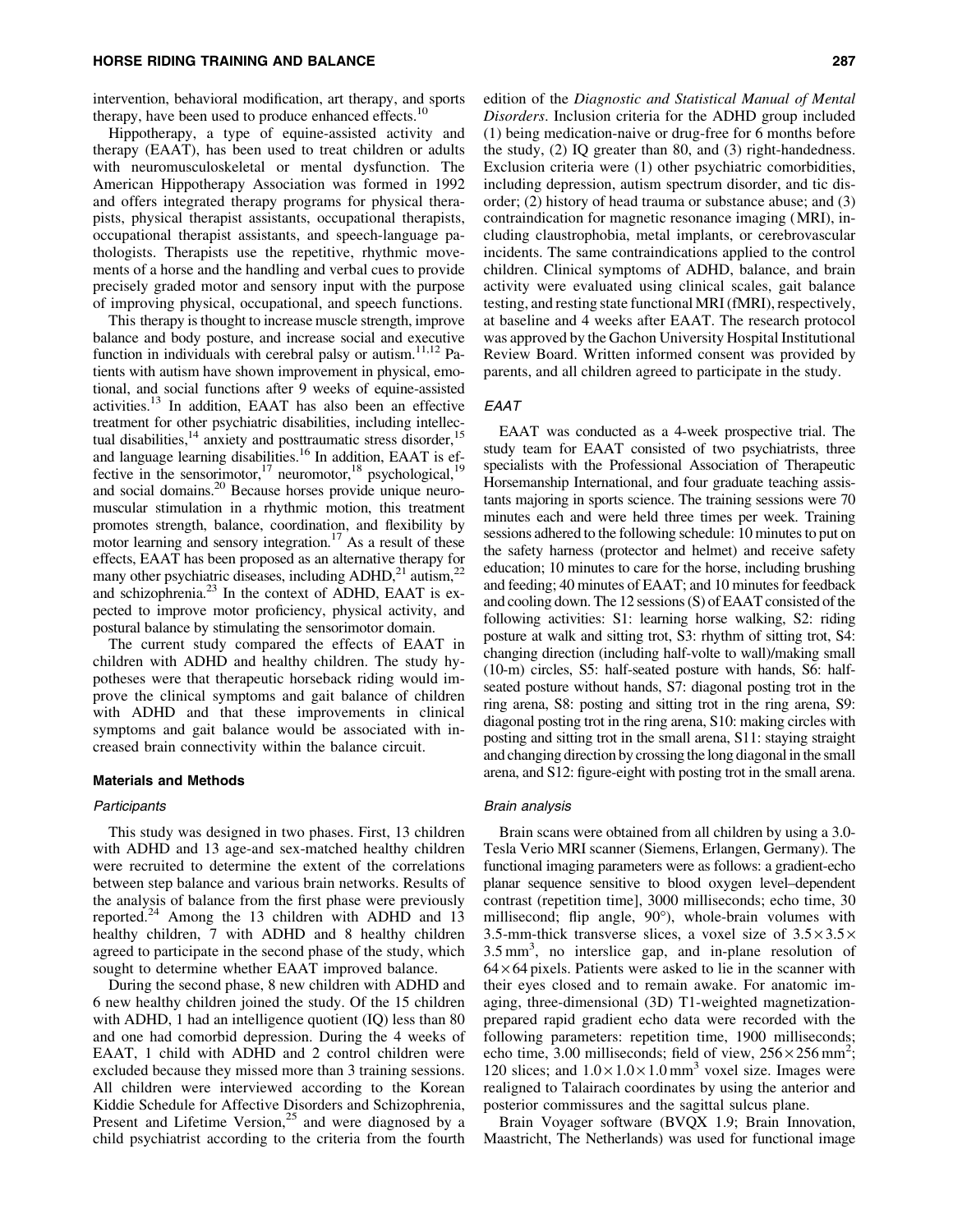analysis. Functional images were coregistered to the anatomic 3D image sets for each child by using the provided multiscale algorithms. The 3D structural images were spatially normalized to the standard Talairach space. $26$  A nonlinear transformation was applied to the T2-weighted fMRI time series data. Slice scan time and 3D motion correction were applied, and the functional data were spatially smoothed by using a Gaussian kernel with a full width at half maximum of 6 mm. The smoothed data were temporally filtered using linear trend removal and Fourier analysis high-pass filtering with a cutoff of three cycles of the full time course.

Brain connectivity within the fronto-striatal-cerebellar circuit was measured by functional connectivity (FC) analysis using resting-state fMRI data. FC analysis measures the temporal association between two brain areas that are spatially isolated. In addition, FC analysis reveals neural circuitry by identifying brain regions that share similar functional properties. $^{27}$  FC from the vermis (Talairach coordinates  $0, -68, -16$  of the cerebellum to all other regions of the brain was assessed by drawing a 10-mm cube on each side. To ensure the reliability of the fMRI analysis, data from children with excessive head movement (>3 mm in length along the x, y, or z dimension or  $>3^\circ$  rotation around the x, y, or z axis) were to be excluded. However, no children exhibited excessive head movement.

#### Gait balance

Gait balance was assessed with two scales. The difference in the center of pressure (COP) between the left foot and right foot and the difference in plantar pressure between the left foot and right foot during gait were measured. A MatScan<sup>®</sup> system floor mat (Tekscan, Boston, MA) was used to measure the pressure exerted by each foot. This mat was 5 mm thick  $(432 \times 368 \text{ mm})$  with 2288 resistive sensors  $(1.4 \text{ sensors/cm}^2)$  and had a sampling frequency of 40 Hz. To avoid intentional weight-bearing on the floor mat, children were asked to squat twice for 10 seconds. During these 10 seconds, an estimated COP value was obtained, but only the COP within the last second (50 frames) was recorded for analysis. The smoothness of the COP trajectory in the antero-posterior to mediolateral direction within the foot was quantified using normalized jerk scores during gait.<sup>28</sup>

To obtain the dynamic plantar pressure during constant gait velocity, a two-step gait protocol was used.<sup>29</sup> For 5 minutes, children were familiarized with walking over the floor mat. Data were collected at a natural gait pattern with a self-selected speed. The peak pressure (kPa) within seven regions of the foot (lateral heel, medial heel, midfoot, first metatarsophalangeal joint, second to fifth metatarsophalangeal joint, hallux, and lesser toes) $30$  was obtained, and the average peak pressure of each foot was obtained. The average peak pressure and the temporal measurements of the pressure-time integrals  $(kPa·s/cm<sup>2</sup>)$  were recorded for analysis.

## Statistical analysis

Demographic characteristics of the ADHD group and healthy group were compared with the Mann–Whitney U test and chi-square test. In both groups, the changes in brain connectivity over the 4 weeks were assessed by using a paired *t*-test. (Statistical Package for the Social Sciences [SPSS] software package version 18.0, IBM, Seoul, Korea). In the brain analyses, associations were regarded as significant when the false discovery rate (FDR) correction was 0.05 or less or the uncorrected *p-*value was 0.0001 or less. (BVQX 1.9; Brain Innovation, Maastricht, the Netherlands).

## **Results**

#### Demographic and clinical data

No significant differences were observed between children with ADHD and healthy children in age, sex, education, IQ, or Children's Depressive Inventory score (Table 1). However, the mean K-ARS score for children with ADHD was higher than that for healthy children  $(z=4.12; p<0.01)$ .

#### Changes in clinical symptoms

After 4 weeks of EAAT, children with ADHD showed improved K-ARS score  $(z=3.18; p<0.01)$ , while the

| Characteristic                                                                                                  | ADHD group $(n=12)$                                    | Control group $(n=12)$                                    | Statistical analysis                                                                              |
|-----------------------------------------------------------------------------------------------------------------|--------------------------------------------------------|-----------------------------------------------------------|---------------------------------------------------------------------------------------------------|
| Age $(yr)$                                                                                                      | $10.8 \pm 1.4$<br>9/3                                  | $10.3 \pm 1.2$<br>8/4                                     | $z=0.87, p=0.39$<br>$\chi^2=0.2; p=0.65$                                                          |
| Boys/girls $(n/n)$<br>Education (yr)<br>IQ                                                                      | $4.7 \pm 1.2$<br>$96.8 \pm 9.7$                        | $4.3 \pm 1.1$<br>$97.0 \pm 8.2$                           | $z=0.90; p=0.37$<br>$z=0.43; p=0.66$                                                              |
| K-ARS score                                                                                                     |                                                        |                                                           |                                                                                                   |
| <b>Baseline</b><br>4 wk                                                                                         | $26.0 \pm 6.4$<br>$19.6 \pm 3.1$<br>$z=3.18; p<0.01^a$ | $4.3 \pm 3.0$<br>$3.1 \pm 2.4$<br>$z=0.95; p=0.34$        | $z=4.12$ ; $p < 0.01^a$<br>$z=4.16$ ; $p < 0.01^a$<br>RANOVA, $F=16.1$ ;<br>$MS = 80.0; p < 0.01$ |
| CDI score<br>土<br>$8.6 \pm 5.4$<br><b>Baseline</b><br>$6.6 \pm 4.1$<br>4 wk<br>$z=2.84$ ; $p < 0.01^{\text{a}}$ |                                                        | 土<br>$7.7 \pm 6.0$<br>$4.8 \pm 4.1$<br>$z=3.02; p<0.01^a$ | $z=0.29; p=0.77$<br>$z=1.10; p=0.27$<br>RANOVA, $F=1.10$ ;<br>$MS = 2.08$ ; $p = 0.31$            |

Table 1. Demographic and Clinical Characteristics

Unless otherwise noted, values are expressed as mean  $\pm$  standard deviation.

Statistically significant.

ADHD, attention deficit hyperactivity disorder; IQ, intelligence quotient; K-ARS: Korean version of the Attention Deficit Hyperactivity Disorder Scale; RANOVA, repeated-measures analysis of variance; MS, mean square; CDI, Children's Depressive Inventory.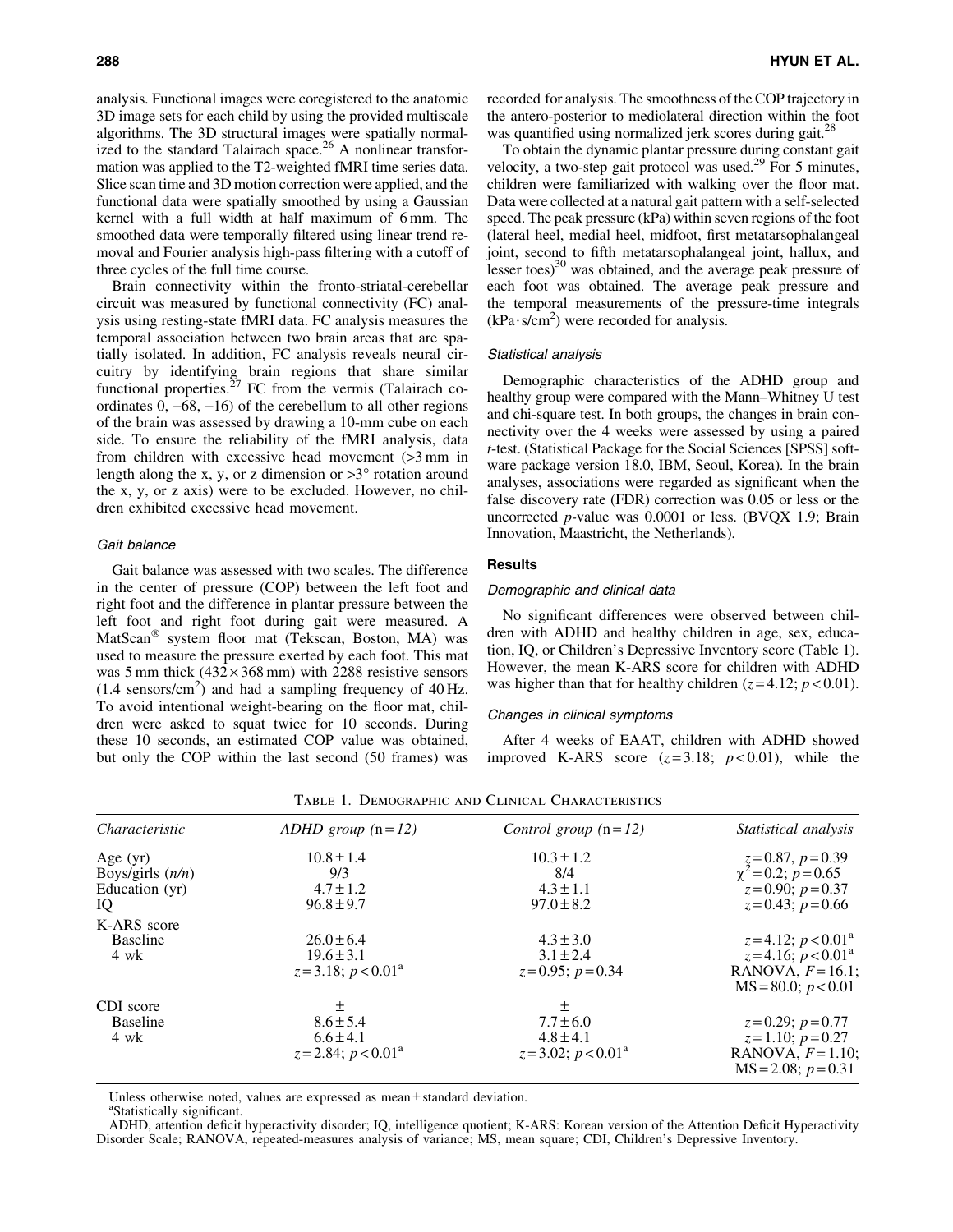K-ARS score of healthy children did not change (Table 1). Children with ADHD  $(z=2.84; p<0.01)$  and healthy children  $(z=3.02; p<0.01)$  both showed improved depression scores. However, the changes in depressive mood were not significantly different between the two groups.

#### Changes in balance

The baseline plantar pressure difference between the left and right feet in children with ADHD was larger than in healthy children  $(z=2.71; p<0.01)$ . The baseline COP jerk score within the right foot of children with ADHD was greater than in healthy children  $(z=2.02; p=0.04)$  (Table 2).

During the 4-week EAAT period, the plantar pressure difference between the left foot and right foot decreased in both the healthy control group  $(z=2.24; p=0.03)$  and the ADHD group  $(z=2.28; p=0.02)$ . Moreover, no significant difference was observed between the two groups  $(F = 1.23)$ ; mean square  $(MS) = 1.76$ ,  $p = 0.28$ ). During the 4-week EAAT period, the COP jerk scores of both the left  $(z=1.41)$ ;  $p=0.16$ ) and the right ( $z=9.8$ ;  $p=0.33$ ) feet in the healthy control group did not change. However, the COP jerk scores of both the left  $(z=2.6; p=0.01)$  and the right  $(z=2.5;$  $p=0.01$ ) feet in the ADHD group decreased (Fig. 1).

## Changes in brain connectivity after horse riding training

After 4 weeks of EAAT, healthy control children showed increased brain connectivity from the cerebellum to the left occipital lingual gyrus, fusiform gyrus, right and left thalami, right caudate, right precentral gyrus, and right superior frontal gyrus (Fig. 2, Table 3). Children with ADHD also showed increased brain connectivity from the cerebellum to

the right insular cortex, right middle temporal gyrus, left superior temporal gyrus, and right precentral gyrus; however, they showed decreased brain connectivity from the cerebellum to the left inferior frontal gyrus (Fig. 2, Table 3). Compared with children with ADHD, healthy children showed higher functional connectivity from the cerebellum to the left precentral gyrus  $(-44, -10, 25; \text{voxel} = 40;$ FDR<sub>p < 0.05</sub> = 0.03) and the postcentral gyrus  $(-44, -18, 32;$ voxel = 40;  $FDR_{p<0.05} = 0.03$ ) (Fig. 2).

The brain activity changes within the left precentral gyrus from baseline to 4 weeks were negatively correlated with right COP jerk score change  $(r = -0.72; p < 0.01)$  in children with ADHD. However, no significant correlation was observed between the left COP and brain activity within the precentral and postcentral gyri.

## **Discussion**

In the present study, clinical symptoms and gait balance were both improved in children with ADHD after 4 weeks of EAAT. Moreover, brain functional connectivity was increased in children with ADHD and in healthy children. However, healthy children showed greater brain connectivity changes from the cerebellum to the frontal cortex compared with children with ADHD.

#### Changes in clinical symptoms

Several reports have indicated that horse riding improves clinical symptoms in children with ADHD. In a pilot study of 5 children with ADHD, Cuypers et al. observed that 8 weeks of therapeutic horseback riding had positive effects on social behavior, life quality, and motor performance. $21$  Jang et al.

| Variable         | $ADHD$ (n = 12)                | Control $(n=12)$               | Statistical analysis                           |
|------------------|--------------------------------|--------------------------------|------------------------------------------------|
| Plantar pressure |                                |                                |                                                |
| Left foot        |                                |                                |                                                |
| <b>Baseline</b>  | $48.5 \pm 1.3$                 | $49.4 \pm 1.1$                 | $z=2.22$ ; $p=0.03^{\text{a}}$                 |
| 4 wk             | $49.6 \pm 1.2$                 | $49.5 \pm 0.9$                 | $z=0.26; p=0.79$                               |
| Right foot       |                                |                                |                                                |
| <b>Baseline</b>  | $51.5 \pm 1.3$                 | $50.6 \pm 1.1$                 | $z=2.22$ ; $p=0.03^{\text{a}}$                 |
| 4 wk             | $50.5 \pm 1.3$                 | $50.1 \pm 0.8$                 | $z=0.95; p=0.34$                               |
| Difference       |                                |                                |                                                |
| <b>Baseline</b>  | $3.7 \pm 1.4$                  | $1.91 \pm 1.5$                 | $z=2.71$ ; $p < 0.01^{\text{a}}$               |
| 4 wk             | $2.1 \pm 1.5$                  | $1.0 \pm 0.9$                  | $z=1.61; p=0.11$                               |
|                  | $z=2.28$ ; $p=0.02^{\text{a}}$ | $z=2.24$ ; $p=0.03^{\text{a}}$ | RANOVA, $F=1.23$ ;<br>$MS = 1.76$ ; $p = 0.28$ |
| COP jerk value   |                                |                                |                                                |
| Left foot        |                                |                                |                                                |
| <b>Baseline</b>  | $1.5 \pm 0.3$                  | $1.3 \pm 0.2$                  | $z=1.18; p=0.23$                               |
| 4 wk             | $1.2 \pm 0.3$                  | $1.2 \pm 0.2$                  | $z=0.66; p=0.51$                               |
|                  | $z=2.6$ ; $p=0.01^{\text{a}}$  | $z=1.41; p=0.16$               | RANOVA; $F=3.53$ ;                             |
|                  |                                |                                | $MS = 0.11$ ; $p = 0.06$                       |
| Right foot       |                                |                                |                                                |
| <b>Baseline</b>  | $1.5 \pm 0.3$                  | $1.3 \pm 0.2$                  | $z=2.02$ ; $p=0.04^{\circ}$                    |
| 4 wk             | $1.3 \pm 0.2$                  | $1.2 \pm 0.2$                  | $z=0.29; p=0.77$                               |
|                  | $z=2.5$ ; $p=0.01^{\text{a}}$  | $z=9.8; p=0.33$                | RANOVA; $F=3.67$ ;<br>$MS = 0.12$ ; $p = 0.06$ |

Table 2. Changes in Plantar Pressure Differences and Foot Jerk Values

Unless otherwise noted, values are expressed as mean  $\pm$  standard deviation.

Statistically significant.

COP, center of pressure.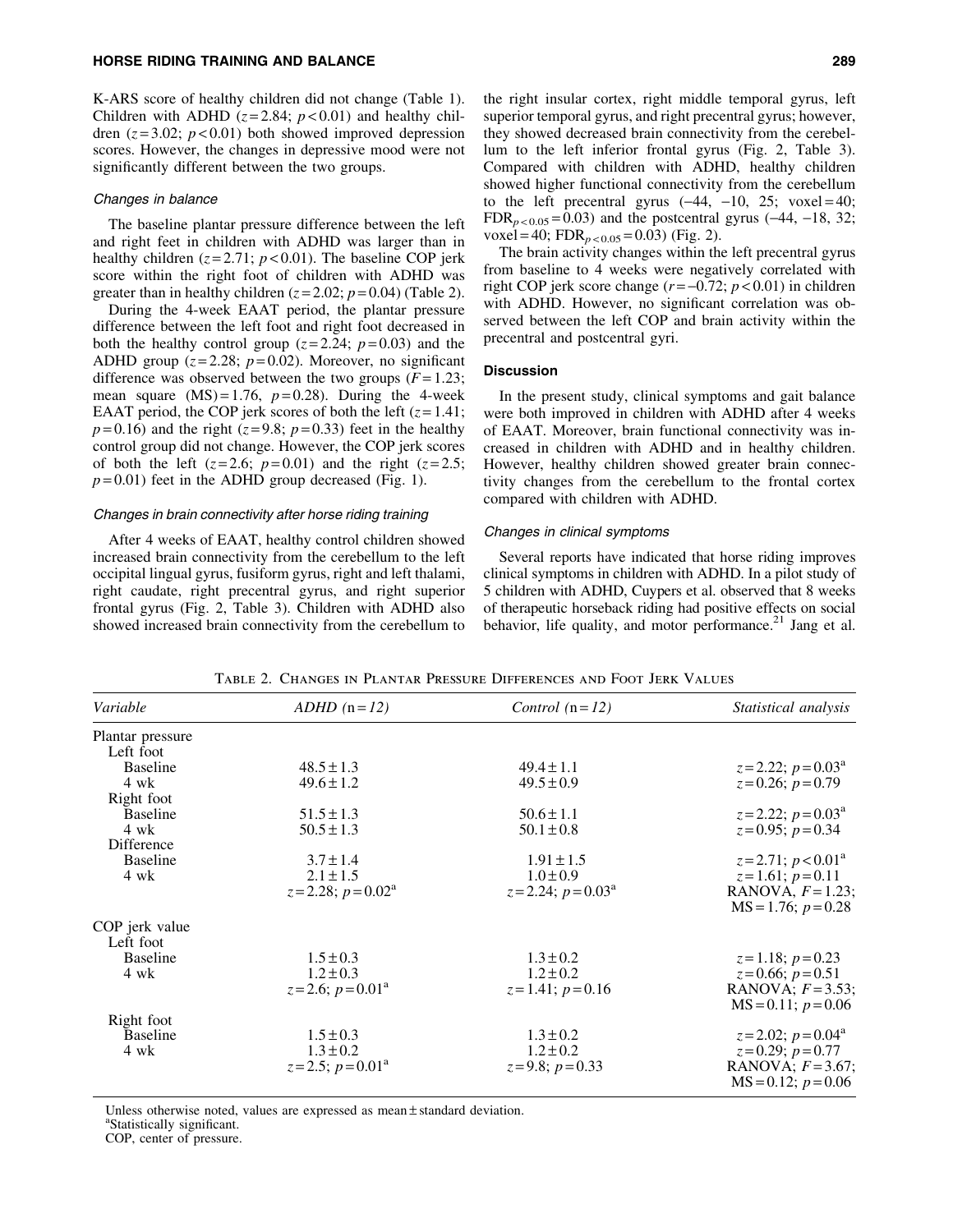

also reported that 12 weeks of EAAT improved the K-ARS inattention score and the Korean version of the Child Behavior Checklist social problems subscale score in 20 children with ADHD. $^{31}$  In the present study, 4 weeks of EAAT improved the clinical symptoms of ADHD and depressive mood

in children with ADHD. Frederick et al. suggested that equine-assisted learning increases hope and improves depression in at-risk adolescents.<sup>32</sup> Moreover, therapeutic horse riding was reported to improve cognitive, affective, and behavioral signs of depression in children with dysrexia.<sup>33</sup>

**ADHD children Healthy Control Children**  $.8.0$  $-2.2$ <br>2.2  $8.0$  $8.0$ 

FIG. 2. Changes in brain connectivity after the 4 weeks of horse riding training. Color images available online at www.liebertpub.com/acm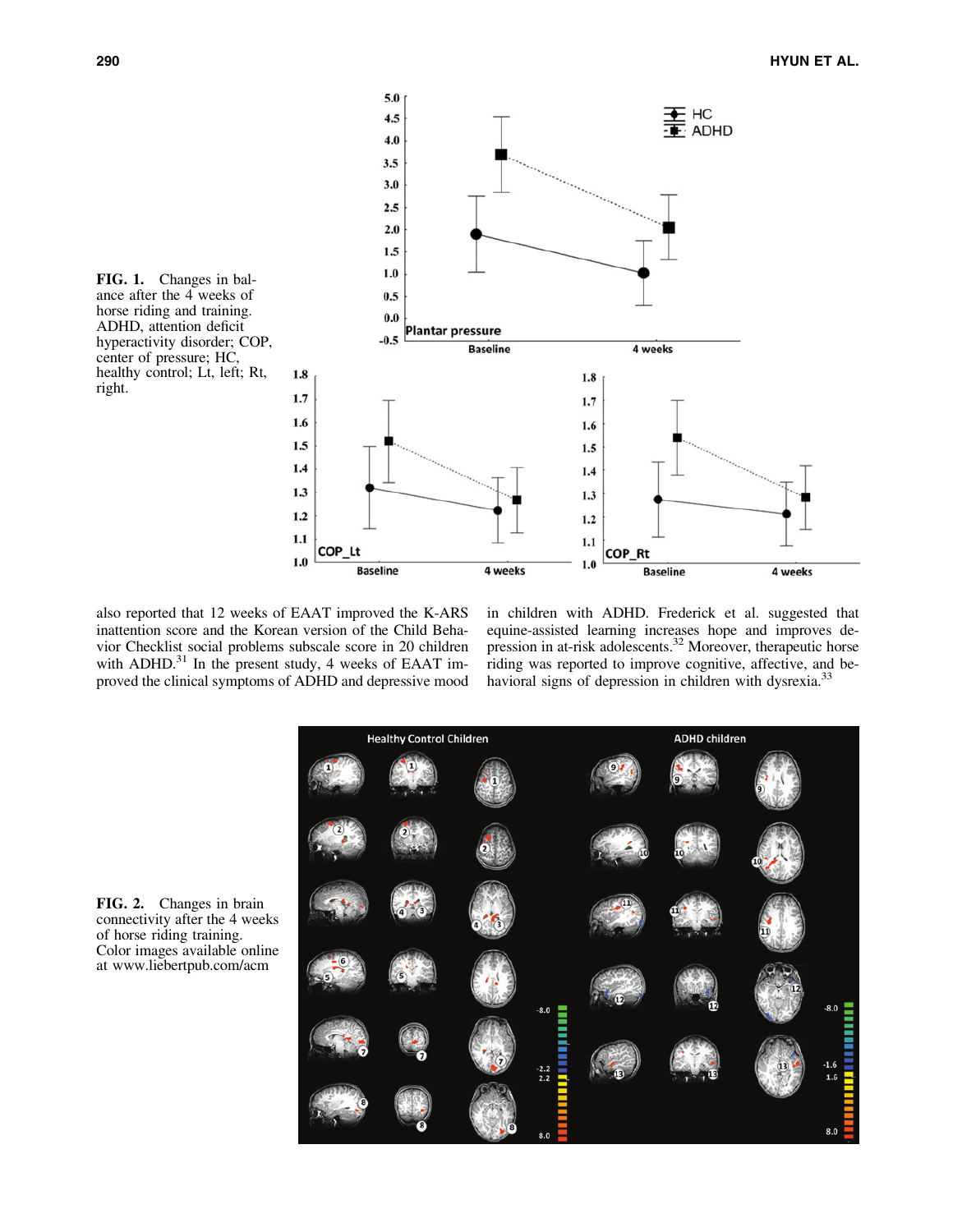|                          | Talairach code |         |       |         |                                                |                                          |  |
|--------------------------|----------------|---------|-------|---------|------------------------------------------------|------------------------------------------|--|
| Study group              | $\mathcal{X}$  | Z.<br>у |       | Cluster | $FDR_{\rm p<0.05}$<br>$uncorrected_{p<0.0001}$ | Region                                   |  |
| Healthy control children | 33             | $-11$   | 48    | 42      | 0.001                                          | 1. Right frontal, precentral gyrus, BA 6 |  |
|                          | 24             | 9       | 53    | 45      | 0.04                                           | 2. Right superior frontal gyrus, BA 6    |  |
|                          | $-17$          | $-32$   | 7     | 55      | 0.04                                           | 3. Left thalamus                         |  |
|                          | 18             | $-32$   | 6     | 42      | 0.001                                          | 4. Right thalamus                        |  |
|                          | 16             | $-8$    | 19    | 40      | 0.001                                          | 5. Right caudate body                    |  |
|                          | 13             | $-10$   | 42    | 41      | 0.001                                          | 6. Right cingulate gyrus, BA 24          |  |
|                          | $-4$           | $-90$   | $-5$  | 61      | 0.03                                           | 7. Left occipital lingual gyrus, BA 17   |  |
|                          | $-28$          | $-77$   | $-12$ | 42      | 0.03                                           | 8. Left occipital fusiform gyrus, BA 19  |  |
| Children with ADHD       | 47             | $-33$   | 24    | 41      | 0.001                                          | 9. Right insula, BA 13                   |  |
|                          | 43             | $-62$   | 17    | 55      | 0.04                                           | 10. Right middle temporal gyrus, BA 39   |  |
|                          | 37             | $-11$   | 27    | 46      | 0.04                                           | 11. Right frontal precentral gyrus, BA 6 |  |
|                          | $-38$          | 18      | $-15$ | 45      | 0.03                                           | 12. Left inferior frontal gyrus, BA 47   |  |
|                          | $-49$          | $-10$   | $-7$  | 45      | 0.03                                           | 13. Left superior temporal gyrus, BA 22  |  |

Table 3. Changes in Brain Connectivity After 4 Weeks of Horse Riding and Training

FDR, false discovery rate; BA, Brodmann area.

#### Changes in gait balance

In the current study, 4 weeks of EAAT reduced the plantar pressure difference between the left foot and right foot in both the healthy and ADHD groups. However, the COP jerk score was improved only in the ADHD group. Several studies have concluded that participating in horse riding programs improves motor proficiency and body balance. For example, Pan et al. reported that a 12-week horse riding program combined with fitness training improved motor proficiency, cardiovascular fitness, and body flexibility in children with ADHD.<sup>34</sup> Asselin et al. concluded that therapeutic horseback riding improved balance, muscle strength, and self-esteem in a patient with a spinal cord injury.<sup>35</sup> When gait was measured by the 10-m walk test and balance was tested with the Modified Barthel Index, stroke patients who participated in 6 weeks of EAAT exhibited significant improvement in balance and gait compared with stroke patients who did not participate in HRT.<sup>36</sup> In EAAT, the rhythmic and repetitive movement of the horse is thought to stimulate motor neurons and enhance input information to the motor system, similar to the movement patterns of the pelvis when walking.<sup>37,38</sup> In addition, trunk muscle movement, proprioception enhancement, and vestibular functions are regarded as important factors for improving balance during HRT.<sup>39,40</sup>

#### Changes in brain functions

After 4 weeks of EAAT, both the healthy control and ADHD groups showed increased brain connectivity from the cerebellum and the precentral and frontal cortices. These results are consistent with a previous study of brain function in children with ADHD who participated in EAAT. $31$ Moreover, 12 weeks of equine-assisted therapy decreased the electroencephalography theta/beta ratio in children with ADHD. $^{31}$  Lee et al. reported that 32 weeks of horse riding increased the activity within the cerebellum in patients with ADHD.<sup>41</sup> However, in contrast to the study by Lee and colleagues, which only compared brain activity within the insular cortex and the cerebellum, $41$  the current study assessed the changes in brain connectivity from the cerebellum to many other brain regions.

In this study, healthy controls showed increased brain connectivity from the cerebellum to the occipital lobe, thalamus, and prefrontal cortex, while the ADHD group showed increased brain connectivity from the cerebellum to the insular cortex, temporal lobe, and precentral gyrus. In summary, healthy children showed higher functional connectivity from the cerebellum to the precentral gyrus and postcentral gyrus compared with children with ADHD after 4 weeks of EAAT. These differences may be due to the brain pathology of ADHD. It has been proposed that children with ADHD have impaired functional connectivity from the cerebellum to the cerebrum (fronto-cerebellar dissociation).  $42,43$ This finding of impaired functional connectivity is consistent with recent studies on poor motor response inhibition and motor timing during higher-order motor control in children with ADHD.<sup>44–46</sup> Decreased connectivity between the prefrontal cortex—the planning and decision-making center and the premotor/motor system in children with ADHD might cause neuropsychological deficits leading to the core symptoms of ADHD.<sup>44-46</sup>

The present results also indicate that the ADHD group showed increased brain connectivity from the cerebellum to the temporal gyrus and precentral gyrus after 4 weeks of EAAT. In the fMRI study on ADHD conducted by Vaidya et al., the administration of methylphenidate increased striatal activation in ADHD children with atypical frontalstriatal function.<sup>47</sup> Beauregard et al. investigated the therapeutic effects of neurofeedback training on ADHD children during a go/no-go task and Stroop task. After a 14-week neurofeedback treatment, performance improved for both tasks, and hypoactivation of the frontal-striatal network was normalized in the right ventrolateral prefrontal cortex, right anterior cingulate cortex, left thalamus, left caudate nucleus, and left substantia nigra in the treated group.<sup>48</sup> In another recent study, aerobic exercise treatment increased the effectiveness of methylphenidate and increased brain activity within the right fronto-temporal region in ADHD children.<sup>49</sup> We suggest that EAAT improves connectivity within the fronto-striato-cerebellum in ADHD children, like other treatments including medication, neurofeedback, and aerobic exercise.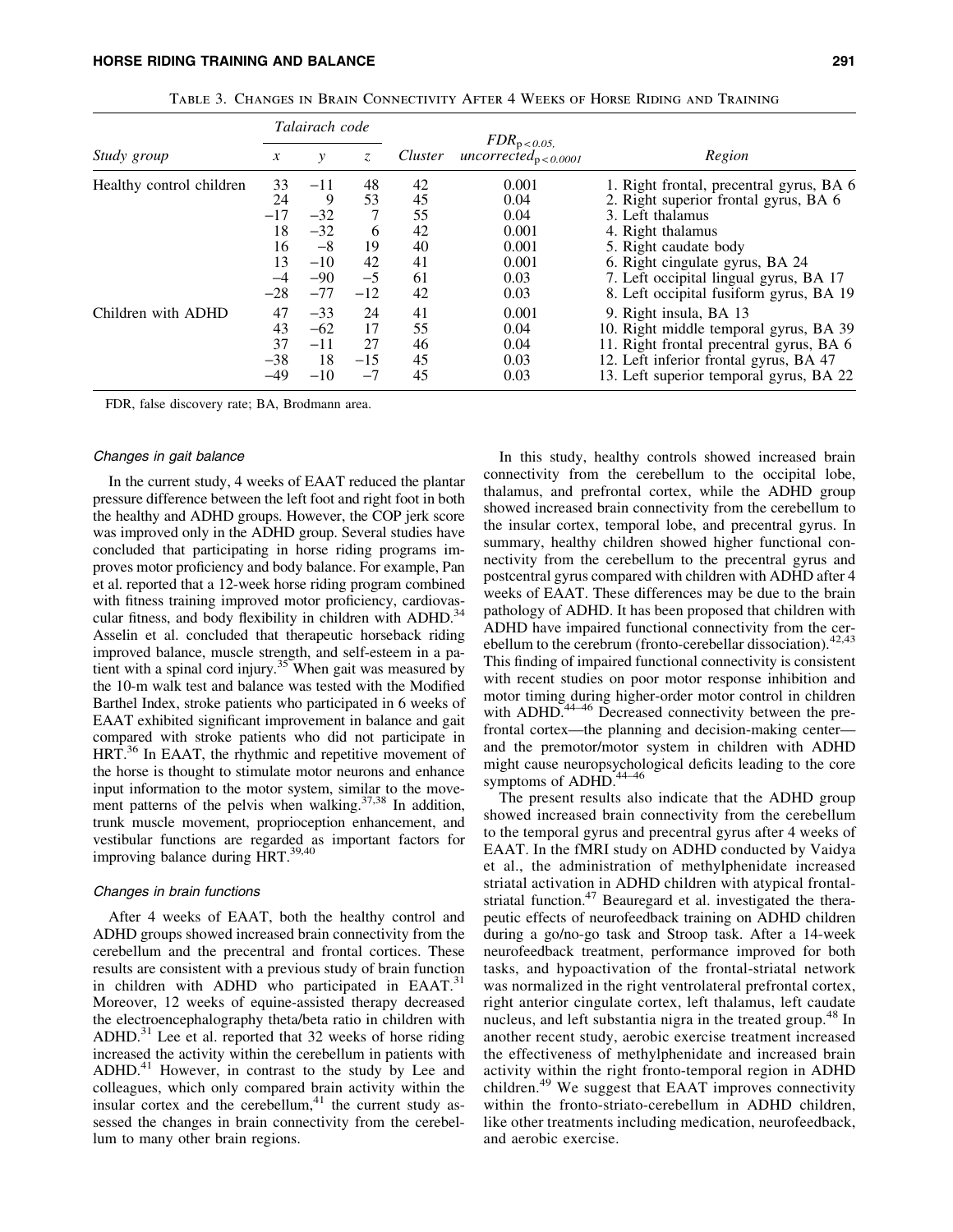Interestingly, the COP jerk scores of the left and right feet were improved only in the ADHD group. Moreover, increased brain activity within the precentral gyrus was associated with improved balance in children with ADHD. We hypothesized that horse riding stimulation improves gait balance. However, the short training period (4 weeks) used in the present study appears to be insufficient to change the brain connectivity of the whole balance tract in children with ADHD.

## Limitations

The current study has several limitations. First, the small number of participants and relatively short research period limited the extent to which its results can be generalized. Second, this study did not assess any changes in cognitive function in response to EAAT. Future studies should have large numbers of participants and assess the correlations between cognitive function and brain changes in response to horse riding.

#### **Conclusions**

EAAT may improve clinical symptoms, gait balance, and brain connectivity, the last of which controls gait balance, in children with ADHD. However, children with ADHD who have deficits in the fronto-cerebellar tract did not exhibit changes in brain connectivity as extensive as those in healthy children in response to EAAT.

#### Acknowledgments

This study was supported by the Korea Creative Content Agency (grant no. R2014040055) and Korean Health Technology R&D Project, Ministry of Health & Welfare, Republic of Korea (A120013).

### Author Disclosure Statement

No competing financial interests exist.

#### References

- 1. Cao M, Shu N, Cao Q, et al. Imaging functional and structural brain connectomics in attention-deficit/hyperactivity disorder. Mol Neurobiol 2014;50:1111–1123.
- 2. Biederman J. Attention-deficit/hyperactivity disorder: a selective overview. Biol Psychiatry 2005;57:1215v1220.
- 3. Harvey WJ, Reid G, Bloom GA, et al. Physical activity experiences of boys with and without ADHD. Adapt Phys Activ Q 2009;26:131–150.
- 4. Scharoun SM, Bryden PJ, Otipkova Z, et al. Motor skills in Czech children with attention-deficit/hyperactivity disorder and their neurotypical counterparts. Res Dev Disabil 2013;34:4142–4153.
- 5. Lavasani NM, Stagnitti K. A study on fine motor skills of Iranian children with attention deficit/hyperactivity disorder aged from 6 to 11 years. Occup Ther Int 2011;18:106–114.
- 6. Tseng MH, Henderson A, Chow SM, Yao G. Relationship between motor proficiency, attention, impulse, and activity in children with ADHD. Dev Med Child Neurol 2004;46: 381–388.
- 7. Noreika V, Falter CM, Rubia K. Timing deficits in attentiondeficit/hyperactivity disorder (ADHD): evidence from neurocognitive and neuroimaging studies. Neuropsychologia 2013;51:235–266.
- 8. Hart H, Radua J, Mataix-Cols D, Rubia K. Meta-analysis of fMRI studies of timing in attention-deficit hyperactivity disorder (ADHD). Neurosci Biobehav Rev 2012;36:2248– 2256.
- 9. Buderath P, Gartner K, Frings M, et al. Postural and gait performance in children with attention deficit/hyperactivity disorder. Gait Posture 2009;29:249–254.
- 10. Hinshaw SP, Arnold LE. Attention-deficit hyperactivity disorder, multimodal treatment, and longitudinal outcome: evidence, paradox, and challenge. Wiley Interdiscip Rev Cogn Sci 2015;6:39–52.
- 11. Casady RL, Nichols-Larsen DS. The effect of hippotherapy on ten children with cerebral palsy. Pediatr Phys Ther 2004;16:165–172.
- 12. Borgi M, Loliva D, Cerino S, et al. Effectiveness of a standardized equine-assisted therapy program for children with autism spectrum disorder. J Autism Dev Disord 2015:  $1 - 9$
- 13. Lanning BA, Baier ME, Ivey-Hatz J, et al. Effects of equine assisted activities on autism spectrum disorder. J Autism Dev Disord 2014;44:1897–1907.
- 14. Giagazoglou P, Arabatzi F, Kellis E, et al. Muscle reaction function of individuals with intellectual disabilities may be improved through therapeutic use of a horse. Res Dev Disabil 2013;34:2442–2448.
- 15. Earles JL, Vernon LL, Yetz JP. Equine-assisted therapy for anxiety and posttraumatic stress symptoms. J Trauma Stress 2015;28:149–152.
- 16. Macauley BL, Guiterrez KM. The effectiveness of hippotherapy for children with language-learning disabilities. Commun Disord Q 2004;25:205–217.
- 17. Munoz-Lasa S, Ferriero G, Valero R, et al. Effect of therapeutic horseback riding on balance and gait of people with multiple sclerosis. G Ital Med Lav Ergon 2011;33:462–467.
- 18. McGibbon NH, Andrade CK, Widener G, Cintas HL. Effect of an equine-movement therapy program on gait, energy expenditure, and motor function in children with spastic cerebral palsy: a pilot study. Dev Med Child Neurol 1998;40:754–762.
- 19. Bizub AL, Joy A, Davidson L. ''It's like being in another world'': demonstrating the benefits of therapeutic horseback riding for individuals with psychiatric disability. Psychiatr Rehabil J 2003;26:377–384.
- 20. Pendry P, Carr AM, Smith AN, Roeter SM. Improving adolescent social competence and behavior: a randomized trial of an 11-week equine facilitated learning prevention program. J Prim Prev 2014;35:281–293.
- 21. Cuypers K, De Ridder K, Strandheim A. The effect of therapeutic horseback riding on 5 children with attention deficit hyperactivity disorder: a pilot study. J Altern Complement Med 2011;17:901–908.
- 22. Bass MM, Duchowny CA, Llabre MM. The effect of therapeutic horseback riding on social functioning in children with autism. J Autism Dev Disord 2009;39:1261–1267.
- 23. Corring D, Lundberg E, Rudnick A. Therapeutic horseback riding for ACT patients with schizophrenia. Commun Ment Health J 2013;49:121–126.
- 24. Song JW, Han DH. Horse riding effects on the treatment for ADHD children. Presented at Korean Neuropsychiatric Association Annual Autumn Meeting 2015; Pusan, Korea.
- 25. Kim YS, Cheon KA, Kim BN, et al. The reliability and validity of Kiddie-Schedule for Affective Disorders and Schizophrenia-Present and Lifetime Version-Korean version (K-SADS-PL-K). Yonsei Med J 2004;45:81–89.